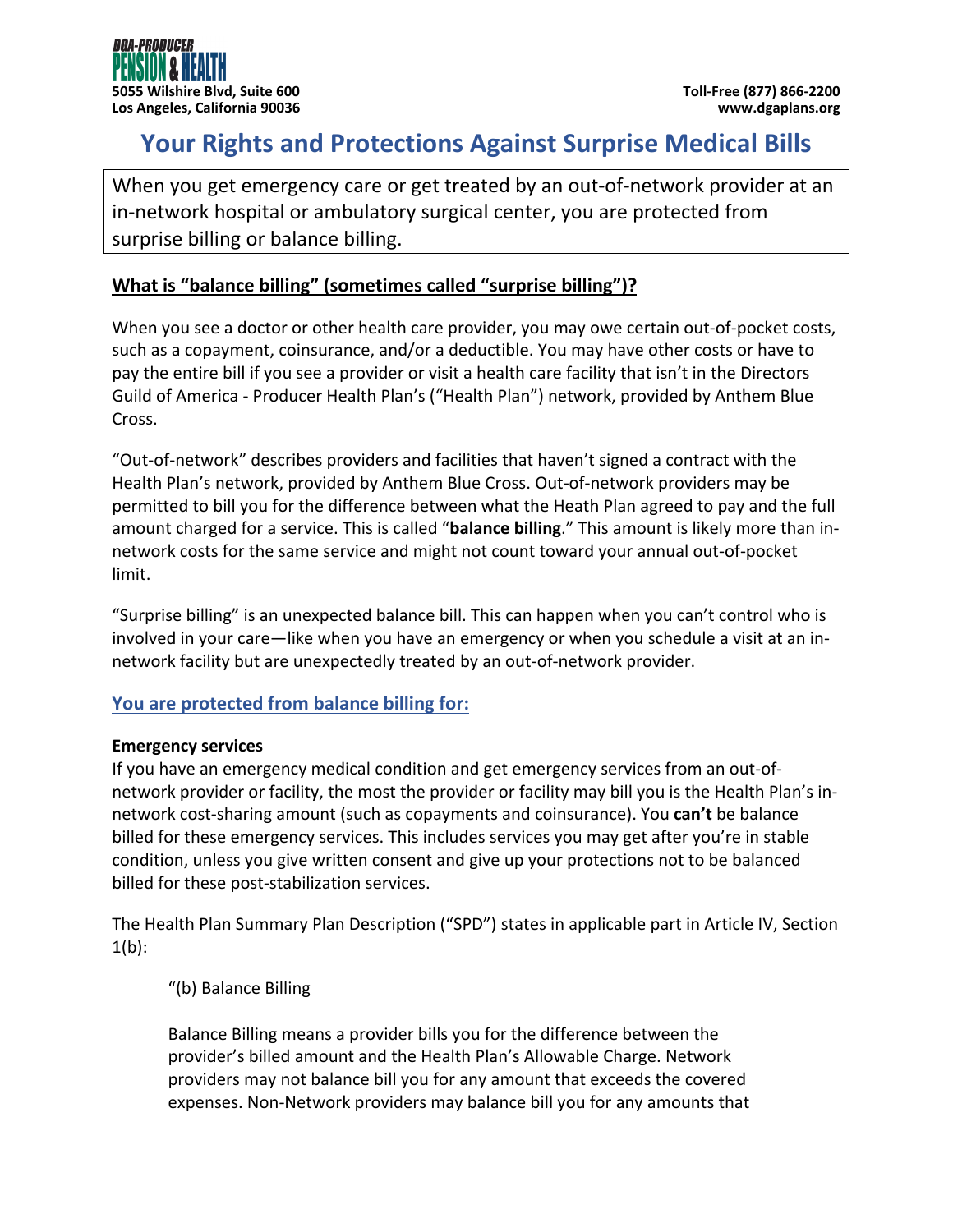

exceeds covered expenses, except in the case of Emergency Services, when you receive Emergency or Non‐Emergency Services from a Non‐Network provider at certain Network facilities, or when air ambulance services are furnished by Non‐Network providers…"

Article IV, Section 4 of the Health Plan SPD also states, in applicable part:

"Section 4. Non‐Network Providers

Doctors, Hospitals and other providers that do not belong to the Health Plan's Preferred Provider Organizations are considered Non‐Network providers. Non‐ Network providers may generally charge whatever they deem appropriate and balance bill you for any amount in excess of the Health Plan's maximum Allowable Charge, except with respect to Emergency Services, non‐Emergency Services from a Non‐Network provider at certain Network facilities, and air ambulance services by a non‐Network provider.

….

Note: Emergency Services, non‐Emergency Services from Non‐Network providers at certain Network facilities, and air ambulance services by Non‐Network providers will be covered by the Health Plan in the same manner and with the same cost-sharing (i.e., co-payment, coinsurance or amounts paid towards deductibles) that applies to Network provider claims."

The Health Plan SPD and all updates are available at www.dgaplans.org. If you would like a hard copy, please contact the Health Plan's Participant Services Department at (323) 866‐2200, Ext. 402 and we will mail you one at no cost.

#### **Certain services at an in‐network hospital or ambulatory surgical center**

When you get services from an in-network hospital or ambulatory surgical center, certain providers there may be out‐of‐network. In these cases, the most those providers may bill you is the Health Plan's in-network cost-sharing amount. Your co-insurance on these services will apply to your in‐network out‐of‐pocket maximum. This applies to emergency medicine, anesthesia, pathology, radiology, laboratory, neonatology, assistant surgeon, hospitalist, or intensivist services. Unless you give written consent and give up your protections, these providers **can't** balance bill you and may **not** ask you to give up your protections not to be balance billed.